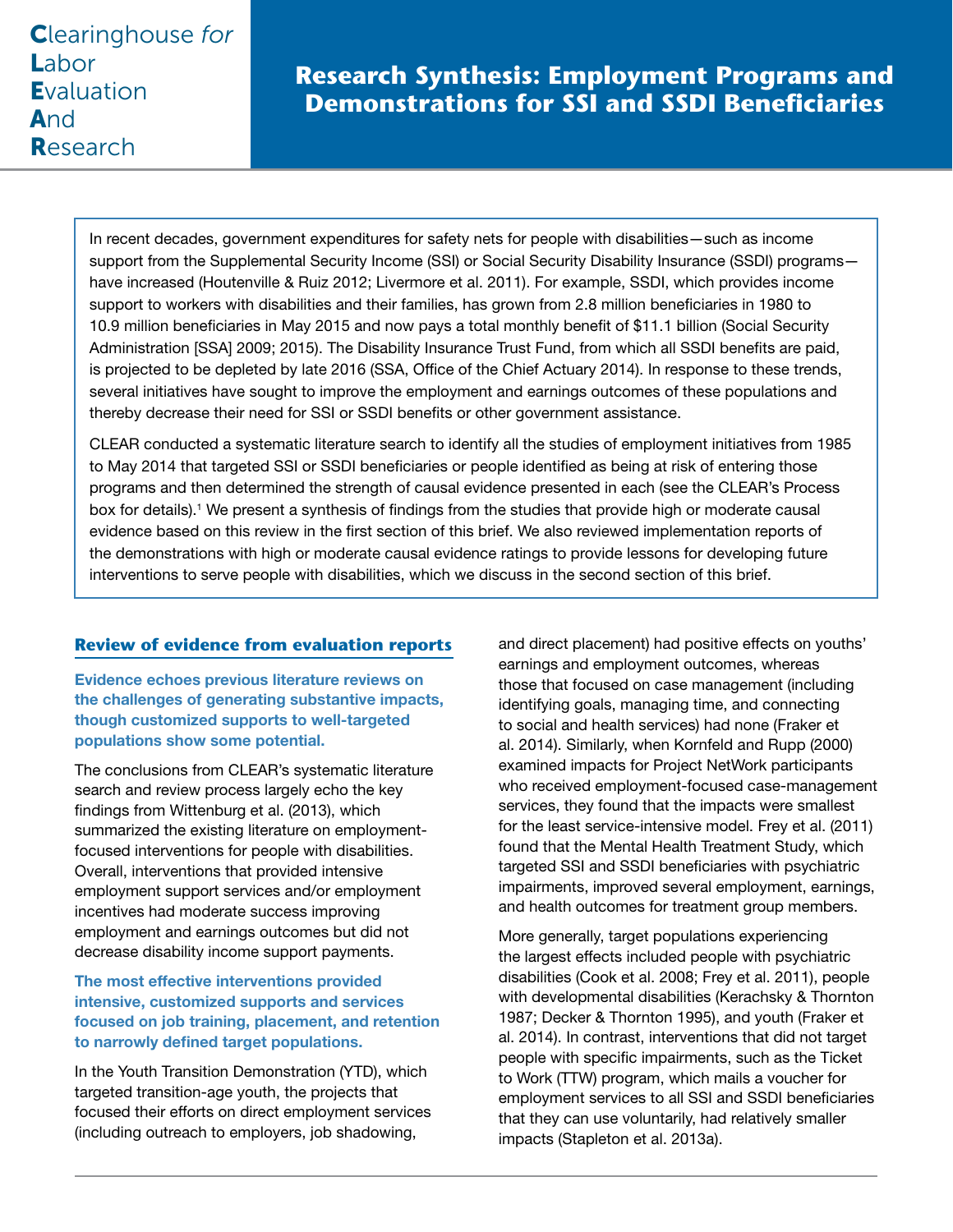## Interventions that provided support services or incentives to help beneficiaries keep more of their benefits when working had small or no impacts on employment, even if spending on services was high.

Examples of projects with limited impacts on employment and earnings include the Accelerated Benefits Demonstration (ABD), Benefit Offset Pilot Demonstration (BOPD), and TTW program (Weathers & Bailey 2014; Weathers & Hemmeter 2011; Stapleton et al. 2013a). In each case, the interventions had limited success improving employment and earnings outcomes despite substantial costs associated with them.

### There is no evidence of SSI or SSDI caseload reductions, even among interventions that improved employment and/or earnings.

The programs and demonstrations reviewed did not achieve a key objective—increasing the participants' earnings enough to decrease their benefit receipt. For example, in four YTD projects, treatment group members' SSI receipt increased two years after random assignment (Hemmeter 2014). The increases were due to SSI program waivers at those four projects that protected the participants' benefit receipt status and benefit amounts. However, if the YTD is to ever achieve SSI program savings, then YTD participants' receipt of SSI benefits will eventually have to decrease.

The Benefit Offset National Demonstration (BOND), which is testing the provision of work incentives and other supports, provides another example. BOND's benefit offset replaces the complete loss of all benefits for working SSDI beneficiaries, instead gradually decreasing the SSDI benefit by \$1 for every \$2 earned above the substantial gainful activity amount. If the benefit offset is to decrease total SSDI benefits paid to BOND participants, then enough BOND participants must respond to the benefit offset by increasing their earnings enough to partially decrease their SSDI benefit. However, BOND did not generate impacts on employment or earnings in its first year of operations (Stapleton et al. 2013b), though several factors suggest that positive impacts on earnings might yet emerge.

## Little is known about interventions for improving earnings of people with TBI and PTSD.

Our review found only four studies examining the effectiveness of interventions for people with TBI or PTSD on their return to work, and only one of these examined both employment and earnings outcomes. All four of these studies focused on military veterans.

Davis et al. (2012) randomly assigned 85 volunteer veterans with PTSD to receive services from either Individual Placement and Support (IPS)—a supported employment model—or the Department of Veterans Affairs' standard Vocational Rehabilitation Program, which provided work therapy through setaside temporary jobs. Veterans who received IPS were significantly more likely to gain competitive employment, worked in a competitive job more weeks, and earned more during the 12-month follow-up period. However, the IPS recipients' total income, on average, was still below self-sufficiency levels.

Twamley et al. (2014) examined the impact of supplementing supported employment services with cognitive training, finding a doubling in employment rates for those who received such training, but earnings impacts were not examined. Salazar et al. (2000) and Vanderploeg et al. (2008) compared different types of rehabilitation programs for veterans with TBI and found no differences in their return to work or military duty. These two studies did not report earnings impacts.

## **Findings from implementation studies**

## Recruiting beneficiaries to participate in demonstrations was difficult, which limited the generalizability of study findings.

Most SSA employment demonstrations have struggled to recruit volunteer participants. With a few exceptions, the interventions tested targeted people for services after they had met SSA's disability criteria and started receiving benefits. To become eligible for SSA disability benefits, applicants must prove that their impairments make it impossible to work at substantive levels. It is therefore unlikely that beneficiaries who have gone through the application process will volunteer for programs that promote work, for fear of losing benefits. Although some interventions used program waivers, such as allowing beneficiaries to keep more of their benefits while working, participants still could lose some benefits by increasing their earnings.

For studies that rely on volunteers, the generalizability of study findings to the entire study recruitment pool depends in part on what percentage of the recruitment pool volunteered for the study. The smaller the volunteer group, the greater the concern that the volunteers were not representative of the larger group. Most of the demonstration projects SSA funded enrolled about 5 percent of the population targeted for recruitment (Rangarajan et al. 2008).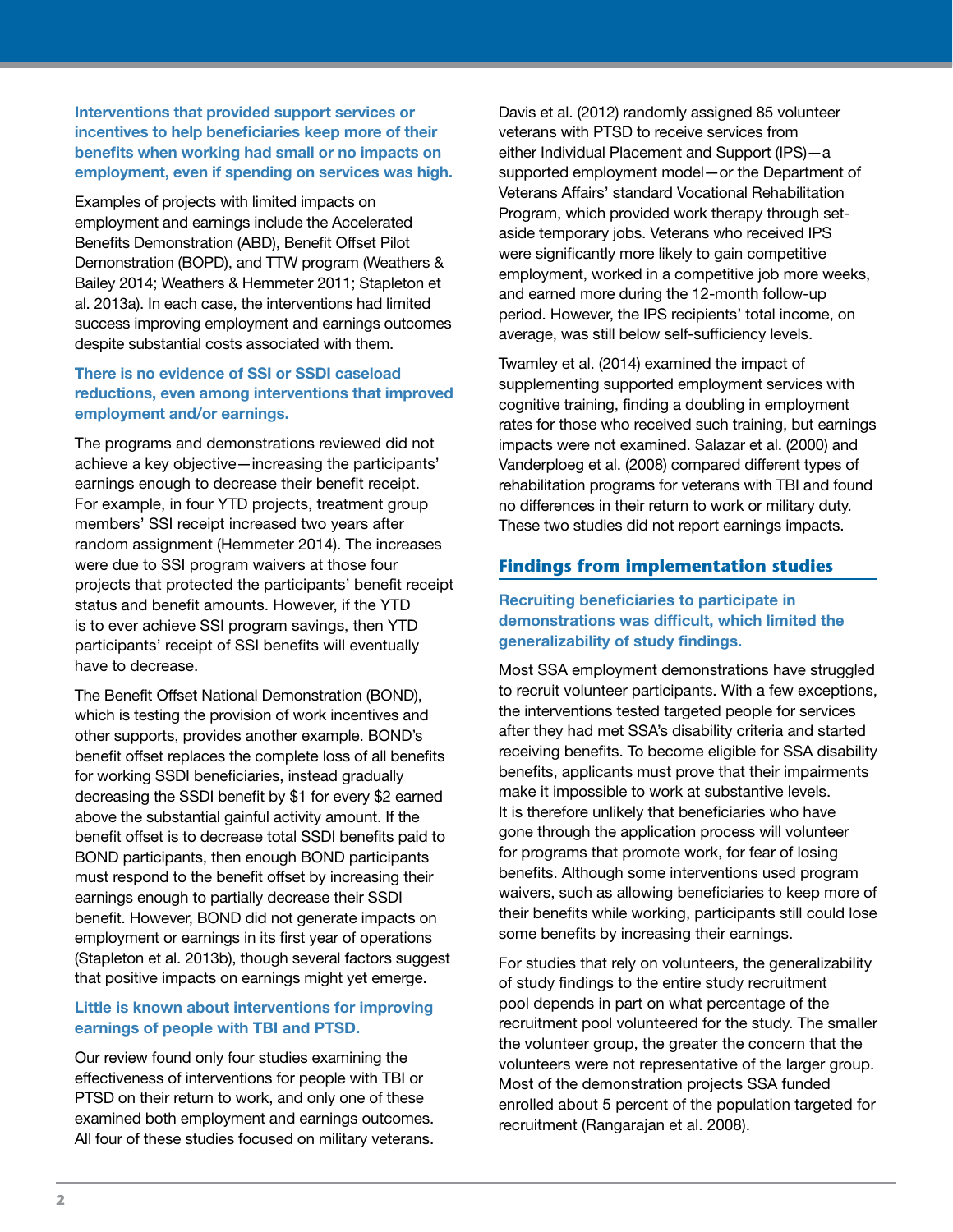More recent demonstrations with narrow target populations of youth and those with psychiatric impairment had higher participation rates. For example, the YTD projects used all available tools and resources and worked very hard to achieve evaluation enrollment rates ranging from 16 to 30 percent of eligible youth (Fraker et al. 2014).

The ABD, which had a participation rate of 99 percent (Michalopoulos et al. 2011). The ABD provided health insurance coverage as its primary intervention—only a subset of ABD treatment group members received employment supports. ABD's high participation rate was due to the strong demand for free health insurance coverage among the target population— SSDI beneficiaries without health insurance who were in the 24-month Medicare waiting period. The ABD evaluation revealed that those who volunteered for the demonstration often had unmet medical needs and that the intervention helped address those needs.

#### Fidelity to the demonstration model is important.

Several different studies provide evidence that favorable impacts are more likely to emerge when the demonstration model is closely followed. Programs that strictly adhere to the IPS model have shown significant impacts on employment and earnings of people with psychiatric impairments (Cook et al. 2005). Specifically, models that integrated vocational services and clinical mental health services, such as medication management and individual therapy, were more effective than models with low levels of service integration, such as those in which vocational rehabilitation and clinical counseling were provided by separate agencies or in separate locations.

Additionally, Fraker et al. (2014) found that YTD projects that were implemented with fidelity to the YTD program model were more effective than programs that were not. These evaluations included detailed documentation of the services delivered to ensure the findings could be replicated in other settings.

Work incentives and supports can be difficult to implement in the context of SSA's existing work incentives, creating potential confusion for beneficiaries and program staff.

SSA's complex eligibility determination processes can make it challenging to implement new interventions or approaches that administrators and staff can readily understand. For example, the TTW program has a complex system of incentives that has failed to produce positive outcomes. The TTW program provides

SSI and SSDI beneficiaries with more choices of employment services vendors and offers employmentsupport service providers financial incentives to serve beneficiaries who reach earnings milestones. However, many consider the payment system complex and cumbersome and find it difficult to determine when beneficiaries reach the milestones that generate provider payments; as a result, it has been difficult to recruit providers (Stapleton et al. 2013a).

Similarly, BOND, which had very few participants during its first year, was implemented with other complex, existing work incentives (Stapleton et al. 2013b). For example, the benefit offset is provided only after the Trial Work Period ends and SSA staff have completed a Work Continuing Disability Review to evaluate the beneficiary's work effort and continued eligibility for benefits.

## A strong technical assistance component, with incentives for service providers to accept the assistance, is important to successful implementation.

From the outset of the YTD, the technical assistance that YTD projects received was geared toward achieving desirable employment outcomes for project participants. However, the process analysis of the three projects implemented early in YTD (Phase 1) revealed a need to focus the technical assistance on services directly linked to paid employment and to closely monitor both the delivery of those services and participants' outcomes. Technical assistance for the three projects implemented later (Phase 2) was adjusted accordingly and helped the Phase 2 projects focus more closely on connecting youth with competitive paid jobs.

For several projects, technical assistance provided under the evaluation contract greatly facilitated the delivery of employment services. For example, at one project site, quantitative data were used during the intervention period to identify program staff whose caseloads were not meeting program targets, and those staff then received opportunities for professional development.

Funders and operators of future interventions with objectives and target populations similar to those of YTD should consider offering service providers high quality technical assistance on the design and delivery of employment services (Fraker et al. 2014).

Demonstrations should be pilot tested before being implemented on a national scale.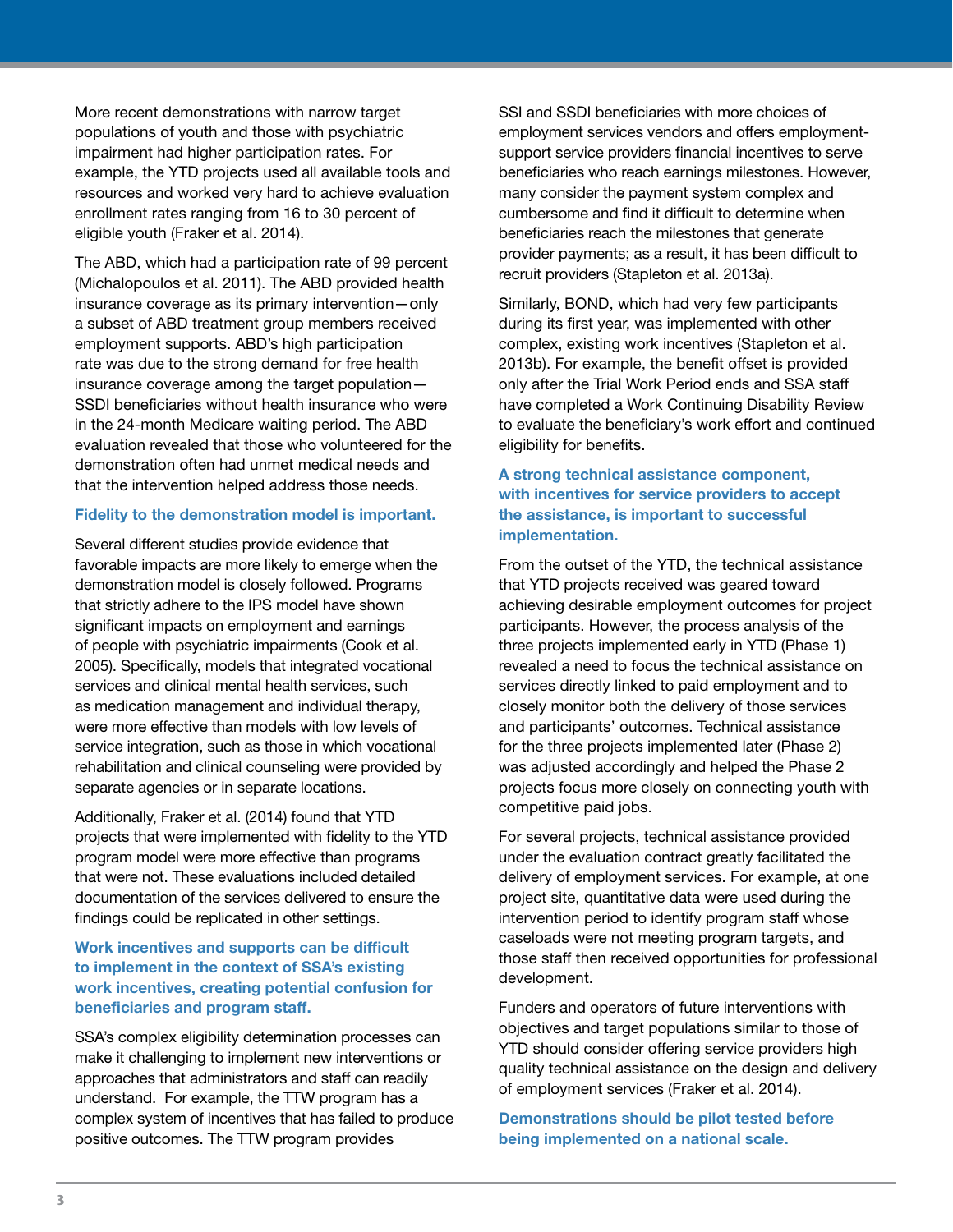In reviewing the implementation of the TTW program, the U.S. Government Accountability Office (GAO 2004) argued that the rush to implement the program created inefficiencies that could have been addressed in a smaller pilot. GAO claimed that if SSA had tested various components of the TTW program before launching it nationwide, it might have identified problems and developed solutions before implementation. In 2008, SSA revised the TTW program regulations to address some of these initial shortcomings.

The benefits of developing a pilot program before launching a major demonstration were illustrated by SSA's BOPD, which was the precursor to the larger, ongoing BOND. The pilot demonstration was implemented in four states to test the administrative processes needed for BOND. The original plans for implementing BOND were modified based on experiences gleaned from the pilot demonstrations (Bell et al. 2011).

## **Discussion**

CLEAR's systematic review revealed a wealth of quality evidence on the effectiveness of employment interventions for SSI and SSDI beneficiaries. The evidence suggests that interventions that provided intensive, customized services to volunteer recipients with specific impairments were most effective at improving employment-related outcomes.

However, even among those programs that improved employment-related outcomes, no intervention has improved earnings levels enough to substantively reduce SSI or SSDI benefit receipt or achieve economic self-sufficiency among intervention recipients. These demonstrations have also shown how conducting pilot tests and having strong model implementation fidelity can ultimately improve the chances that a demonstration has the desired impacts.

Although the literature of employment interventions for SSI and SSDI beneficiaries is relatively extensive, several gaps in the evidence base require further investigation.

1. Limited evidence exists on the effectiveness of "early interventions" that provide people who recently experienced disability onset with services and supports to keep them at work or get them back to work. Eventual labor force participation decreases as time out of the workforce increases

(Autor et al. 2015). Hence, early intervention might be especially effective at improving employment outcomes for people with disabilities. However, it is difficult to proactively help people who have just experienced disability onset because they are not easy to identify and it is unclear which government agency or agencies should be responsible for providing services to them.

- 2. Evidence on the effectiveness of interventions that deliver coordinated, interagency services and supports is lacking. Interventions that require changing program rules across agencies typically need interagency cooperation, which can be difficult to achieve (the ongoing Promoting Readiness of Minors on SSI project is a notable exception). Regardless of whether a demonstration or program involves explicit interagency cooperation, the services provided will inevitably interact with the various (complex) incentives created by other programs that provide supports and services to people with disabilities. Hence, the fragmentation of services and supports for people with disabilities complicates the testing of any potentially promising intervention.
- 3. Because most completed and ongoing demonstrations have used volunteers and have had relatively low volunteer rates from their recruitment pools, we know relatively little about how these demonstrations' interventions would affect people who would not necessarily volunteer to receive intervention services. It seems reasonable to assume that interventions that did not improve outcomes for volunteers would also not improve outcomes for non-volunteers. However, for the demonstrations that did improve outcomes, we do not know whether those demonstrations' interventions would help the non-volunteer population. This fact limits the generalizability of many past demonstration findings.
- 4. Limited information exists about the long-term effects of most employment interventions for people with disabilities. Few studies report intervention effects for more than two years. However, interventions targeted at people with disabilities (especially youth) might have lingering effects that could influence overall SSI or SSDI caseload growth or intervention costeffectiveness. Hence, future and ongoing studies might want to follow the experimental groups for a longer period, especially if there is reason to believe that meaningful effects might emerge in the future.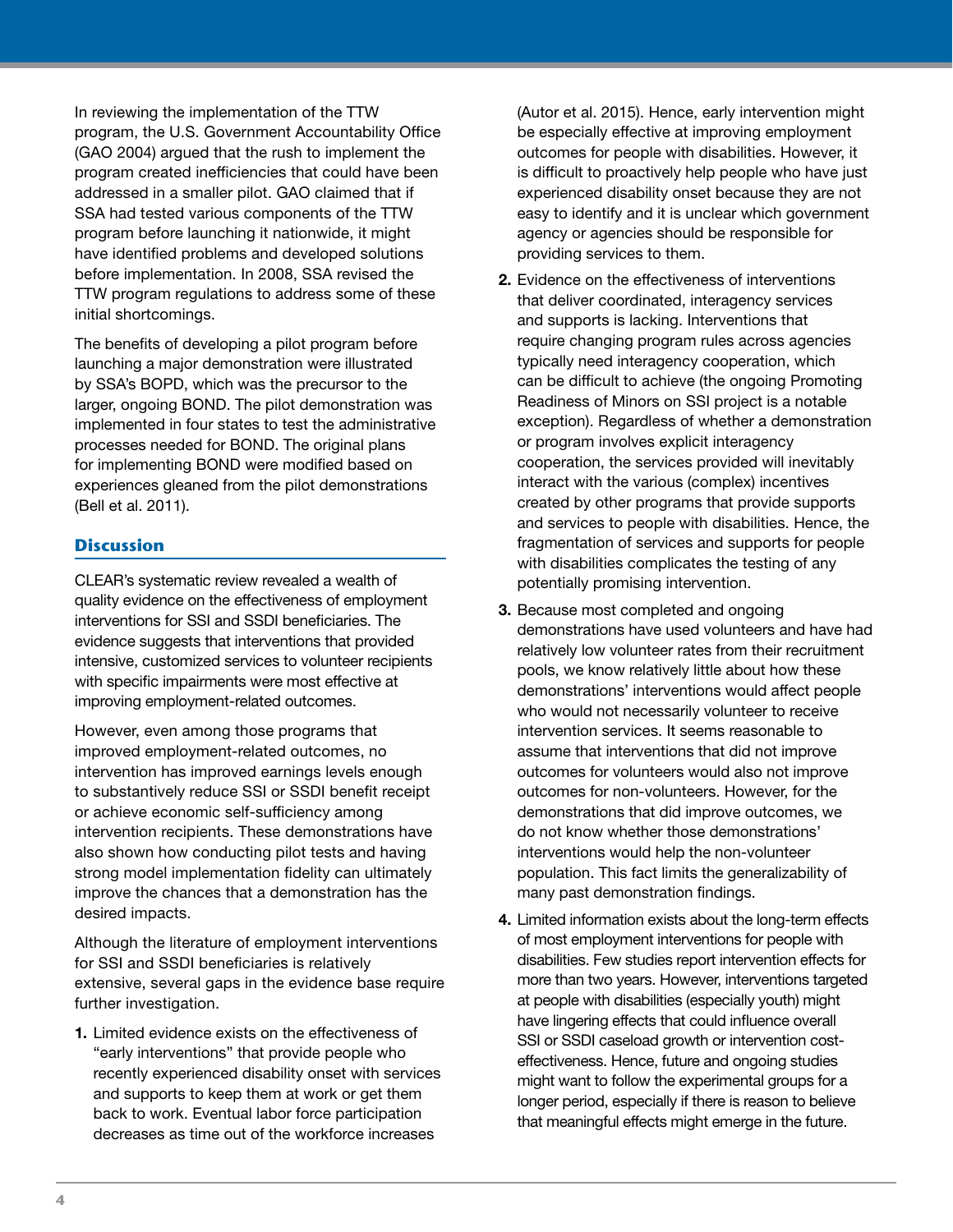#### **Endnotes**

<sup>1</sup> In addition to the general SSI and SSDI beneficiary populations, we were especially interested in employment initiatives designed for people—particularly veterans with traumatic brain injury (TBI) or post-traumatic stress disorder (PTSD). When conducting a supplemental systematic literature search for the TBI or PTSD subpopulations, we did not require that the employment initiatives targeted SSI or SSDI beneficiaries.

#### **References**

Autor, D., Maestas, N., Mullen, K., & Strand, A. (2015). Does delay cause delay? The effect of decision time on the labor force participation and earnings of disability applicants (NBER Working Paper No. 20840). Cambridge, MA: National Bureau Of Economic Research.

Bell, S., Gubits, D., Stapleton, D., Wittenburg, D., Derr, M., Ghosh, A., … Greenberg, D. (2011). BOND implementation and evaluation: Evaluation analysis plan. Cambridge, MA: Abt Associates, Inc.

Cook, J., Blyler, C., Burke-Miller, J., McFarlane, W., Leff, H., Mueser, K., … Kaufmann, C. (2008). Effectiveness of supported employment for individuals with schizophrenia: Results of a multi-site, randomized trial. *Clinical Schizophrenia & Related Psychoses*, 37-46.

Cook, J., Leff, H., Blyler, C., Gold, P., Goldberg, R., Mueser, K., … Blankertz, L. (2005). Results of a multisite randomized trial of supported employment interventions for individuals with severe mental illness. *Archives of General Psychiatry*, *62*(5), 505-512.

Davis, L., Leon, A., Toscano, R., Drebing, C., Ward, L., Parker, P., … Drake, R. (2012). A randomized controlled trial of supported employment among veterans with posttraumatic stress disorder. *Psychiatric Services*, *63*(5), 464-470.

Decker, P., & Thornton, C. (1995). The long-term effects of transitional employment services. *Social Security Bulletin*, *58*(4), 71-81.

Fraker, T., Mamun, A., Honeycutt, T., Thompkins, A., & Jacobs Valentine, E. (2014). Final report on the Youth Transition Demonstration evaluation. Washington, DC: Mathematica Policy Research.

Frey, W., Drake, R., Bond, G., Miller, A., Goldman, H., Salkever, D., & Holsenbeck, S. (2011). Mental Health Treatment Study. Baltimore, MD: Westat.

Hemmeter, J. (2014). Earnings and disability program participation of Youth Transition Demonstration Participants after 24 months. *Social Security Bulletin*, *74*(1), 1-26.

Houtenville, A., & Ruiz, T. (2012). *Annual disability statistics compendium*: *2012*. Durham, NH: University of New Hampshire, Institute on Disability.

Kerachsky, S., & Thornton, C. (1987). Findings from the STETS transitional employment demonstration. *Exceptional Children*, *53*(6), 515-521.

Kornfeld, R., & Rupp, K. (2000). Net effects of the project NetWork return-to-work case management experiment on participant earnings, benefit receipt, and other outcomes. *Social Security Bulletin*, *63*, 12-33.

Livermore, G., Stapleton, D., & O'Toole, M. (2011). Health care costs are a key driver of growth in federal and state assistance to working-age people with disabilities. *Health Affairs*, *30*(9), 1664-1672.

Michalopoulos, C., Wittenburg, D., Israel, D., Schore, J., Warren, A., Zutshi, A., … Schwartz, L. (2011). The Accelerated Benefits Demonstration and Evaluation Project: Impacts on health and employment at twelve months. New York: MDRC; Princeton, NJ: Mathematica Policy Research.

Rangarajan, A., Wittenburg, D., Honeycutt, T., & Brucker, D. (2008). Programmes to promote employment for people with disabilities: Lessons from the United States. Princeton, NJ: Mathematica Policy Research.

Salazar, A., Warden, D., Schwab, K., Spector, J., Braverman, S., … Ellenbogen, R. (2000). Cognitive rehabilitation for Traumatic Brain Injury: A randomized trial. *Journal of the American Medical Association*, *283*(23), 3075-3081.

Social Security Administration. (2009). Annual statistical report on the Social Security Disability Insurance Program, 2009. Baltimore, MD: Author.

Social Security Administration. (2015). Monthly statistical snapshot. Retrieved from: http://www.ssa.gov/policy/docs/ quickfacts/stat\_snapshot/ on July 24, 2015.

Social Security Administration, Office of the Chief Actuary. (2014). A summary of the 2014 annual reports of the Social Security and Medicare Trustees. Baltimore, MD: Author.

Stapleton, D., Mamun, A., & Page, J. (2013a). Initial impacts of the Ticket to Work program for young new Social Security disability awardees: Estimates based on randomly assigned mail months. Princeton, NJ: Mathematica Policy Research, Center for Studying Disability Policy.

Stapleton, D., Wittenburg, D., Gubits, D., Judkins, D., Mann, D., & McGuirk, A. (2013b). BOND implementation and evaluation: First-year snapshot of earnings and benefit impacts for Stage 1. Cambridge, MA: Abt Associates, Inc.; Princeton, NJ: Mathematica Policy Research.

Twamley, E., Jak, A., Delis, D., Bondi, M., & Lohr, J. (2014). Cognitive Symptom Management and Rehabilitation Therapy (CogSMART) for veterans with traumatic brain injury: Pilot randomized controlled trial. *Journal of Rehabilitation Research and Development*, *51*(1), 59-70.